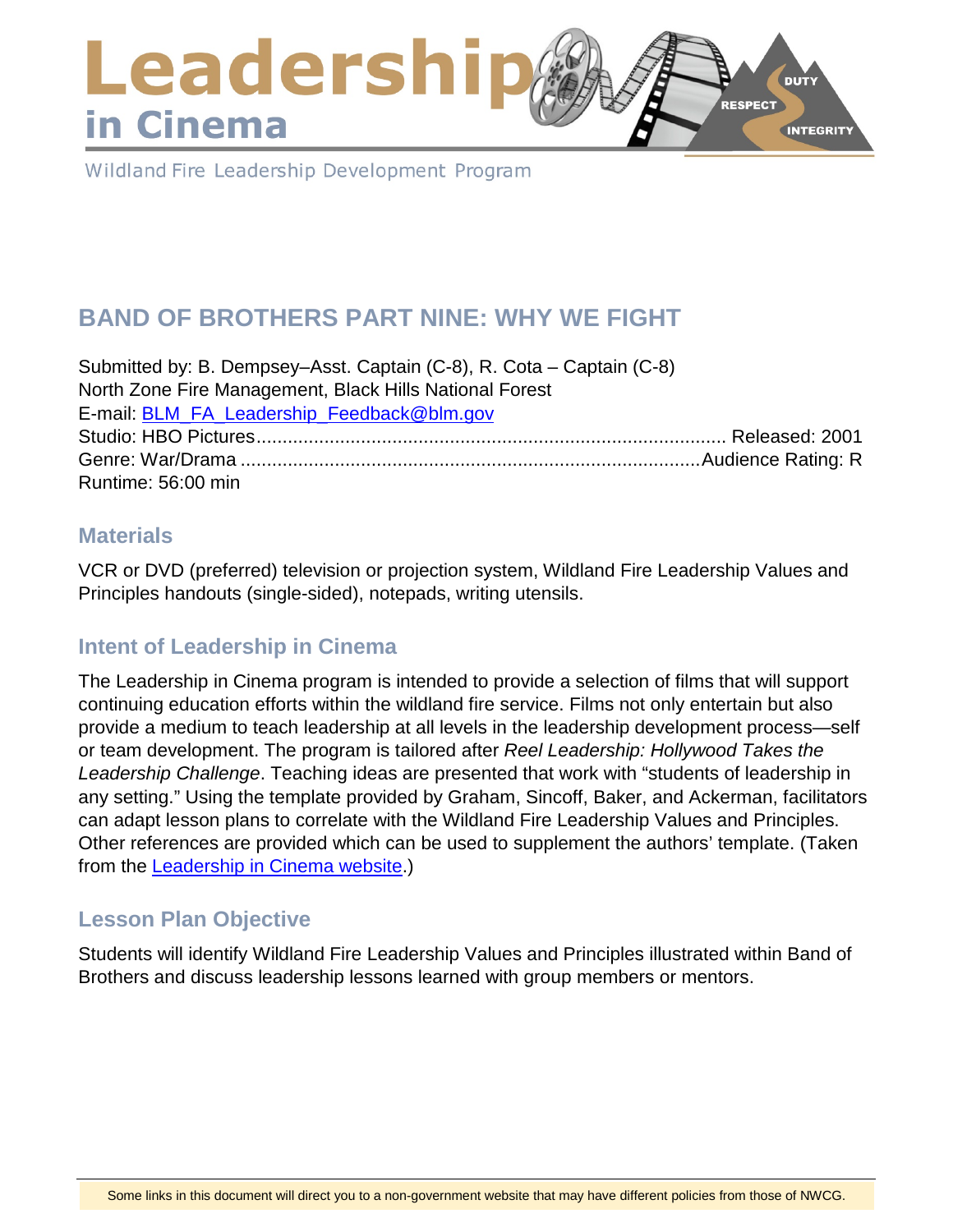# **Basic Movie Plot**

Starting with their rigorous boot camp training in Georgia in 1942, the miniseries recounts the remarkable achievements of this volunteer rifle company, which parachuted into France early on D-Day morning 1944; spearheaded the Market-Garden and Rhine offensives; engaged the Nazis in Bastogne and the Bulge; and captured Hitler's "impenetrable" Eagle's Nest at Berchtesgaden in 1945. (Taken from the [HBO official website\)](http://www.hbo.com/band/landing/currahee.html)

This Emmy-winning miniseries etched an unforgettably vivid portrait of WWII, as experienced by an Army unit serving in Europe, which parachuted into Normandy on D-Day and fought for the remainder of the war. Band of Brothers gives the history and tells the story of Easy Company, 506th Regiment of the 101st Airborne Division, US Army. Drawn from the interviews with survivors of Easy Company, as well as soldiers' journal and letters, Band of Brothers chronicles the experiences of these young men who knew extraordinary bravery and extraordinary fear. (Taken from the [History Channel\)](http://www.history.com/topics/d-day)

### **Band of Brothers – Part Nine: Why We Fight Summary**

Easy Company finally enters Germany, to surprisingly little resistance, and has a chance to relax for the first time in a long time. A patrol in a nearby forest discovers an abandoned Nazi concentration camp, still filled with emaciated prisoners. The local citizenry, unbelievably disavowing knowledge of its existence, is made to clean it up, as the news arrives that Hitler is dead. (Taken from [HBO website\)](http://www.hbo.com/band-of-brothers/episodes/0/09-why-we-fight/synopsis.html)

# **Cast of Main Characters**

| (Photographs of main characters at the end of the list) |  |
|---------------------------------------------------------|--|

### **Facilitation Options**

Band of Brothers is an excellent leadership film addressing multiple facets of the wildland fire leadership values and principles. Various avenues can be pursued depending upon the facilitator's intent. At a minimum, students can identify the Wildland Fire Leadership Values and Principles that are illustrated in the film. Students should be less concerned with how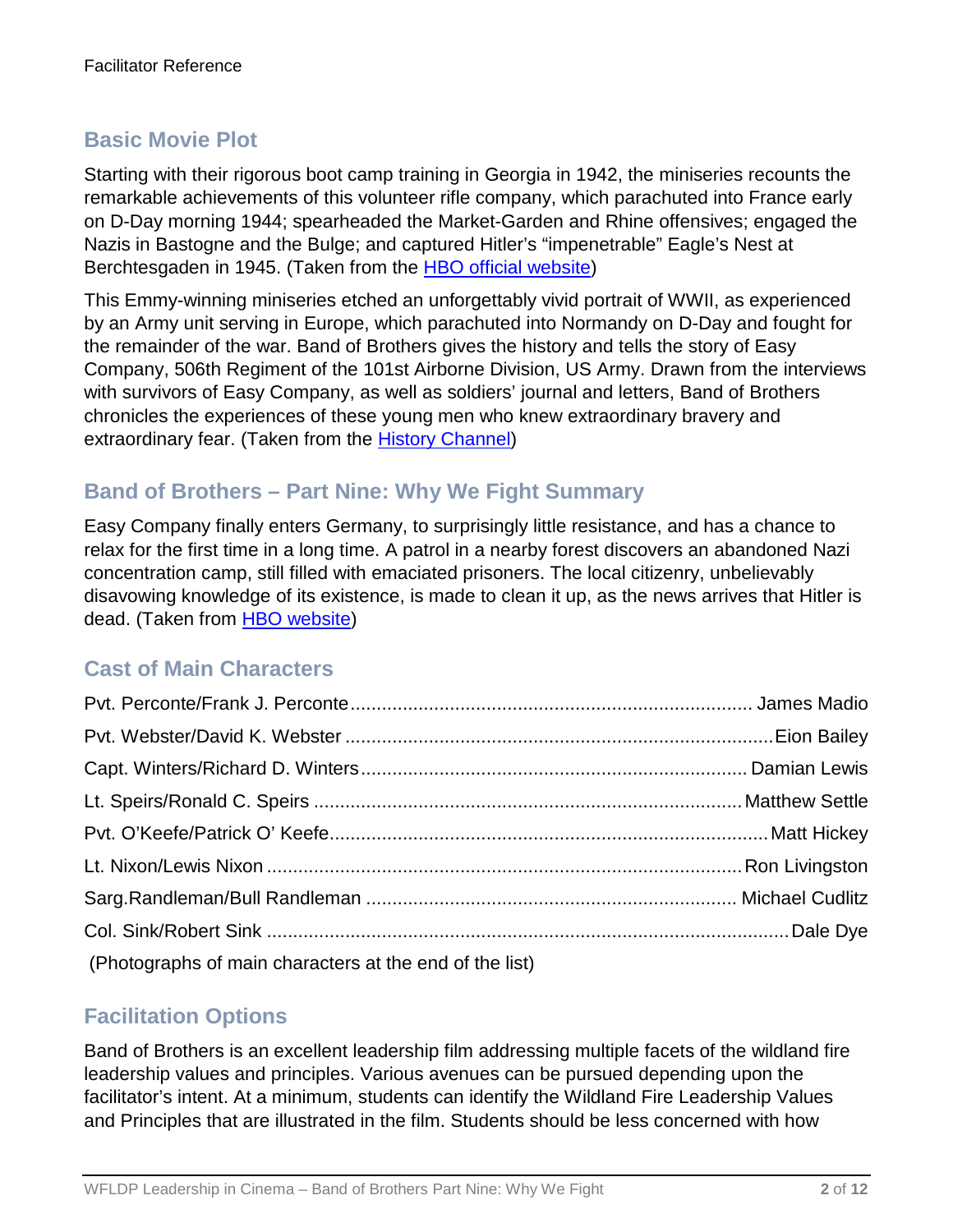many principles they view within the film and more concerned with how the principles they do recognize can be used in their self-development as a leader.

The film can be viewed in its entirety or by clip selection depending on facilitator intent and time schedules. Another method is to have the students view the film, and then hold the discussion session with the entire group.

# **Full-film Facilitation Suggestion**

When opting for the full-film method, the facilitator should legally obtain the video, abide by proper copyright laws, and follow the outline below:

- 1. Facilitator will go over a basic plot of the movie and cover the objective.
- 2. Review the Wildland Fire Leadership Values and Principles with students (Hand out sheets)
- 3. Advise students to document instances within the film that illustrate/violate the Wildland Fire Leadership Values and Principles on the handout provided.
- 4. Show students Band of Brothers Part Nine: Why We Fight.
- 5. Break. After showing the movie, provide at least 15 minutes for a break, and also give time for the students to discuss their finding and reflect on how this movie applies to their jobs and private lives.
- 6. Have students discuss their findings and how they will apply leadership lessons learned to their leadership role in wildland fire suppression. The facilitator can reference the specific clips (see clip facilitation section) to encourage further discussion or help clarify points of interest.
- 7. Wrap up the session and encourage students to apply leadership lessons learned in their personal and work lives, as well as take the opportunity to initiate or update their leadership self-development plan. Also, consider mentioning to the students about acquiring a mentor and relate this to the self-development plan.

# **Clip Facilitation Suggestion**

When opting for the clip method, the facilitator should follow the outline below:

- 1. Break into smaller groups. (Optional) But consider breaking up into three groups, one for each of the values (example).
- 2. Review the Wildland Fire Leadership Value or Principle(s) targeted for discussion. Hand out the sheets, and briefly go over each one, duty, respect and integrity.
- 3. Facilitator will go over a basic plot of the movie and cover the objective.
- 4. Facilitator will briefly describe the clip and guide the discussion of the clip to the specific principle that is discussed. Make sure to get plenty of feedback from the students before revealing the answer. (Spend approximately 5 minutes per clip).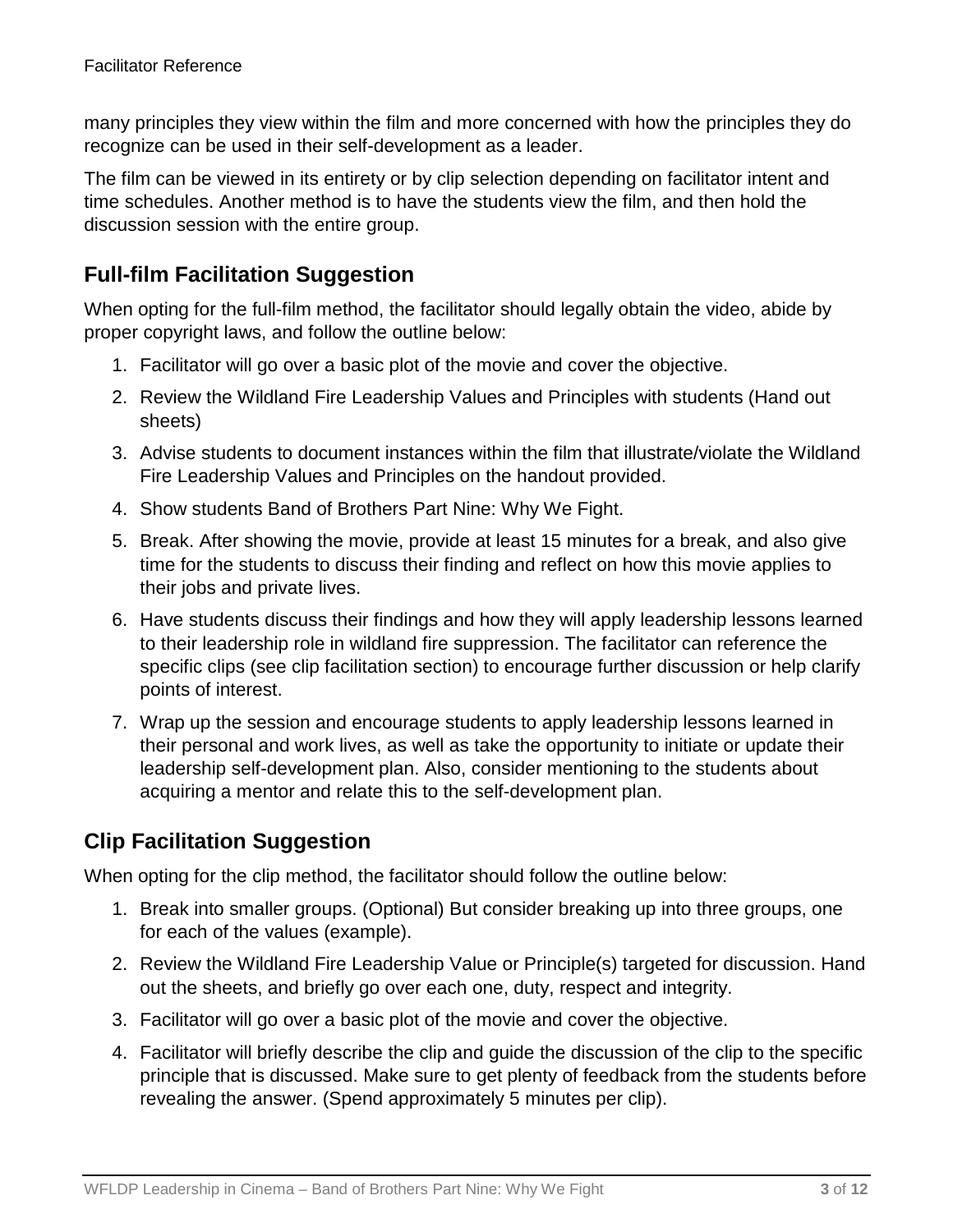- 5. Have students discuss their findings and how they will apply leadership lessons learned to their leadership role in wildland fire suppression. The facilitator can reference the specific clips (see clip facilitation section) to encourage further discussion or help clarify points of interest.
- 6. Wrap up the session and encourage students to apply leadership lessons learned in their personal and work lives, as well as take the opportunity to initiate or update their leadership self-development plan. Also, consider mentioning to the students about acquiring a mentor and relate this to the self-development plan.

# **Specific Clip Usage for Band of Brothers – Part Nine: Why We Fight**

**Facilitator Hint**: Ensure familiarity with each individual clip in order to quide the groups.

The following clips may assist facilitators with leadership discussions. All times are approximate. (Start time/Stop time.)

#### *Duty*

**Discussion Point One** (11:00/13:30): Winters tells Nixon he has been demoted, although Nixon at the time is more worried about how to tell the parents their kids have been killed during their initial drop on Normandy. How does this affect Nixon's attitude and his duty to accomplish the job at hand during this episode?

**Discussion Point Two** (37:00/48:00): The American patrol finds the concentration camp in the woods. Discussion point: Make sound and timely decisions.

Discussion Point Three (47:20/47:40): Col. Sink tells Captain Winters to put the concentration camp detainees back into the camp. How does duty override respect and the integrity in this type of situation?

#### *Respect*

**Discussion Point One** (22:24/23:06): Private Frank Perconte gives Captain Spiers his lighter to light his cigarette, and Perconte realizes that he might not get the lighter back. How does this affect a supervisor to employee relationship?

**Discussion Point Two** (28:30/30:00): After the surrender of the German Army, EZ Company is driving past thousands of German soldiers. Private Webster is yelling at the soldiers in anger. Discuss how this relates to keeping your subordinates informed. Have you ever had to go into a situation without knowing all the information? How did that affect the way you accomplished the mission?

**Discussion Point Three** (32:00/33:00): While looking for alcohol, Capt. Nixon walks into a German officer's house and finds a picture of a German officer. The officer's wife walks in while Nixon is holding the picture; he drops the picture. Discuss how this clip fits in with the values and principles of respect by setting the example.

Discussion Point Four (36:00/37:00): EZ Company experiences the horrors of the concentration camp. Discuss how respect and duty fall into play when in a difficult situation.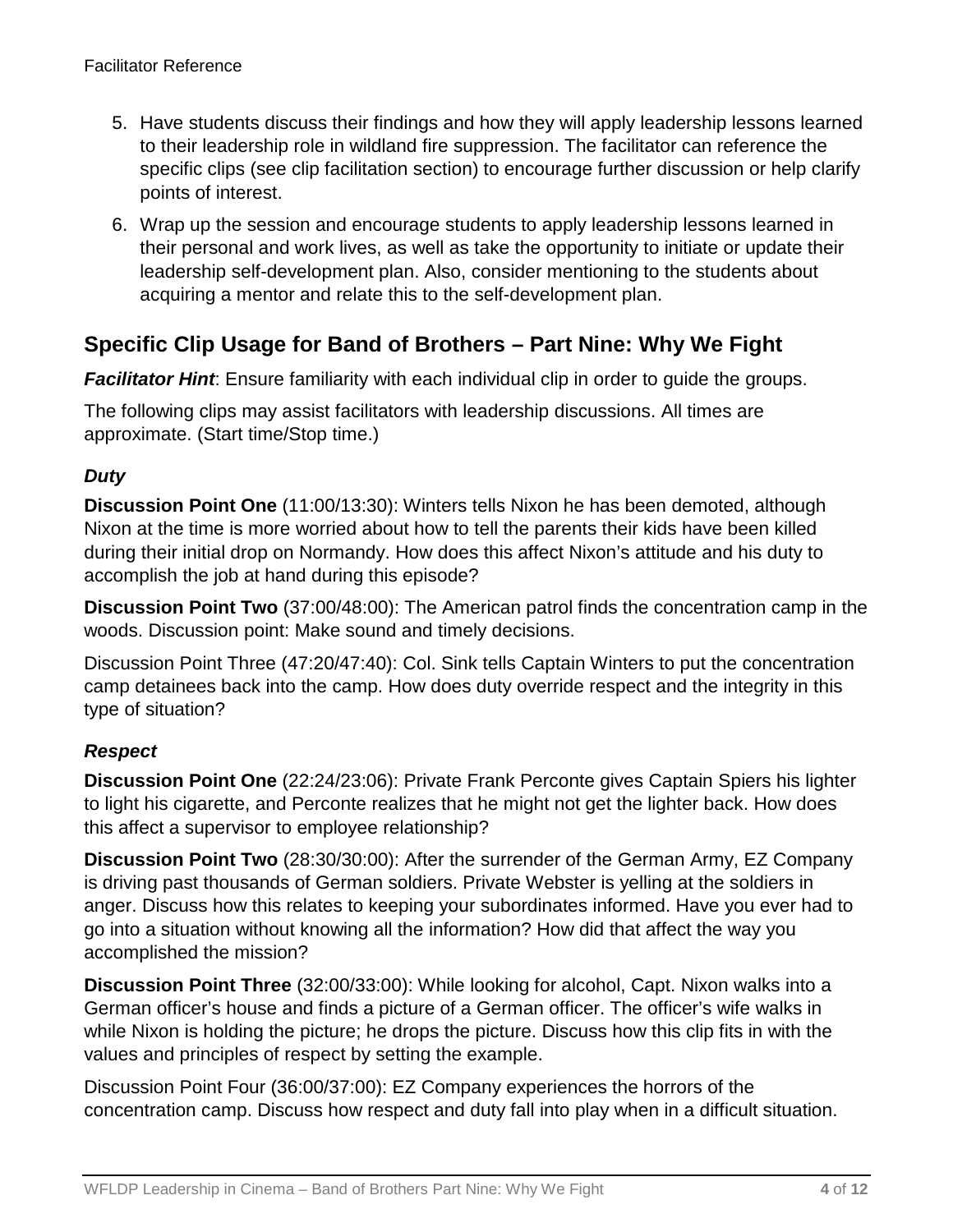#### *Integrity*

**Discussion Point One** (19:30/20:00): Nixon is developing a drinking problem and breaks into a shop looking for alcohol. Discussion point: Seeking responsibility for your actions.

**Discussion Point Two** (29:30/29:40): Local soldiers take three German prisoners to execute them in front of a building while EZ Company passes by in the truck. Discuss how this clip affects O'Keefe, a new addition to EZ Company in the truck, and how the situation reflects the mental, moral and ethical difference between O'Keefe and the "hardened" members of EZ Company. Do you think this effects the way O'Keefe will become part of the team?

**Discussion Point Three** (51:00/53:00): The commanding officer invokes Marshall Law, and the town people must help EZ Company clean up the concentration camp. Discuss how EZ Company shows not only integrity, but also respect and duty.

# **Film/Book Discussion**

Consider having a few students read Stephen E. Ambrose, Band of Brothers: E Company, 506th Regiment, 101st Airborne from Normandy to Hitler's Eagle's Nest (New York, 1992). Lead a discussion between students who have read the book and those who watched the film. Compare and contrast the book and the movie.

### **References**

- [Band of Brothers website](http://www.hbo.com/band/landing/currahee.html)
- The Avalon Project: [World War II documents](http://avalon.law.yale.edu/subject_menus/wwii.asp)
- National Archives: Powers of Persuasion [Poster Art of World War II](https://www.archives.gov/education/lessons/wwii-posters)

### **Resources – Books**

- Ambrose, Stephen E. Band of Brothers: E Company, 506th Regiment, 101st Airborne from Normandy to Hitler's Eagle's Nest. New York. 1992.
- Kennedy, David. Freedom from Fear: The American People in Depression and War, 1929-1945. 1999.

Hyperlinks have been included to facilitate the use of the Wildland Fire Leadership Development Program website. Encourage students of leadership to visit the [website](https://www.fireleadership.gov/)  [\(https://www.fireleadership.gov/\)](https://www.fireleadership.gov/).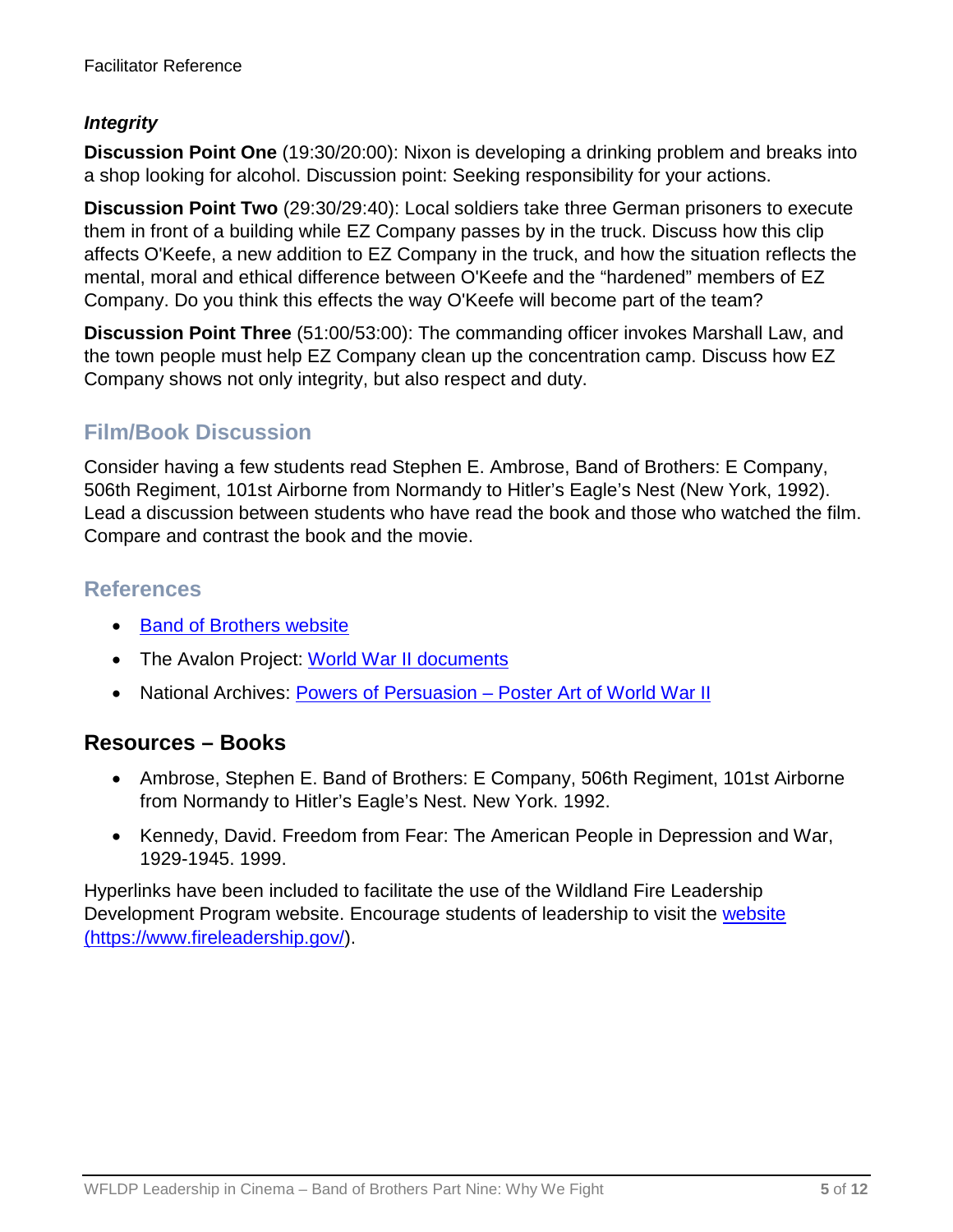### **Band of Brothers – Part Nine: Why We Fight**

#### (Facilitator Reference)

Below is a short list of examples from the movie that coincide with the Wildland Fire Leadership Values and Principles. Discuss leadership lessons learned from the film with the class and have the class discuss these within their groups. Have the group document film clips illustrating the Wildland Fire Leadership Values and Principles.

#### **Duty**

- 1. Be proficient in your job, both technically and as a leader.
- 2. Maintain situational awareness in order to anticipate needed actions.
- 3. Improvise within the commander's intent to handle a rapidly changing environment.
	- Winters tells Nixon he has been demoted. (How is this portrayed as being proficient at your job? As a leader think, of a situation where it was hard to speak up and say something).
	- The example of Col. Sink telling Captain Winters to put the concentration camp detainees back into the camp. (How does duty override respect and the integrity in this type of situation?)
	- Winters giving a briefing to his men when they first arrive at the concentration camp. (Specifically, how did the briefing appeal to you as a recipient?)

#### **Respect**

- 1. Know your subordinates and look out for their well-being.
- 2. Put the safety of your subordinates above all other objectives.
- 3. Take care of your subordinates needs.
- 4. Observe human behavior as well as fire behavior.
- 5. Consider team experience, fatigue and physical limitations when accepting assignments.
	- Winters knows all the men under his command by name. (Why is this important?)
	- Nixon informing EZ Company of daily duties that needed to be done. (How does this relate to looking out for your subordinates well-being?)
	- Perconte and his response to O'Keefe while working together. (How was this response by Perconte viewed throughout the episode as team building? Was it positive or negative?)

### **Integrity**

1. Share the hazards and hardships with your subordinates.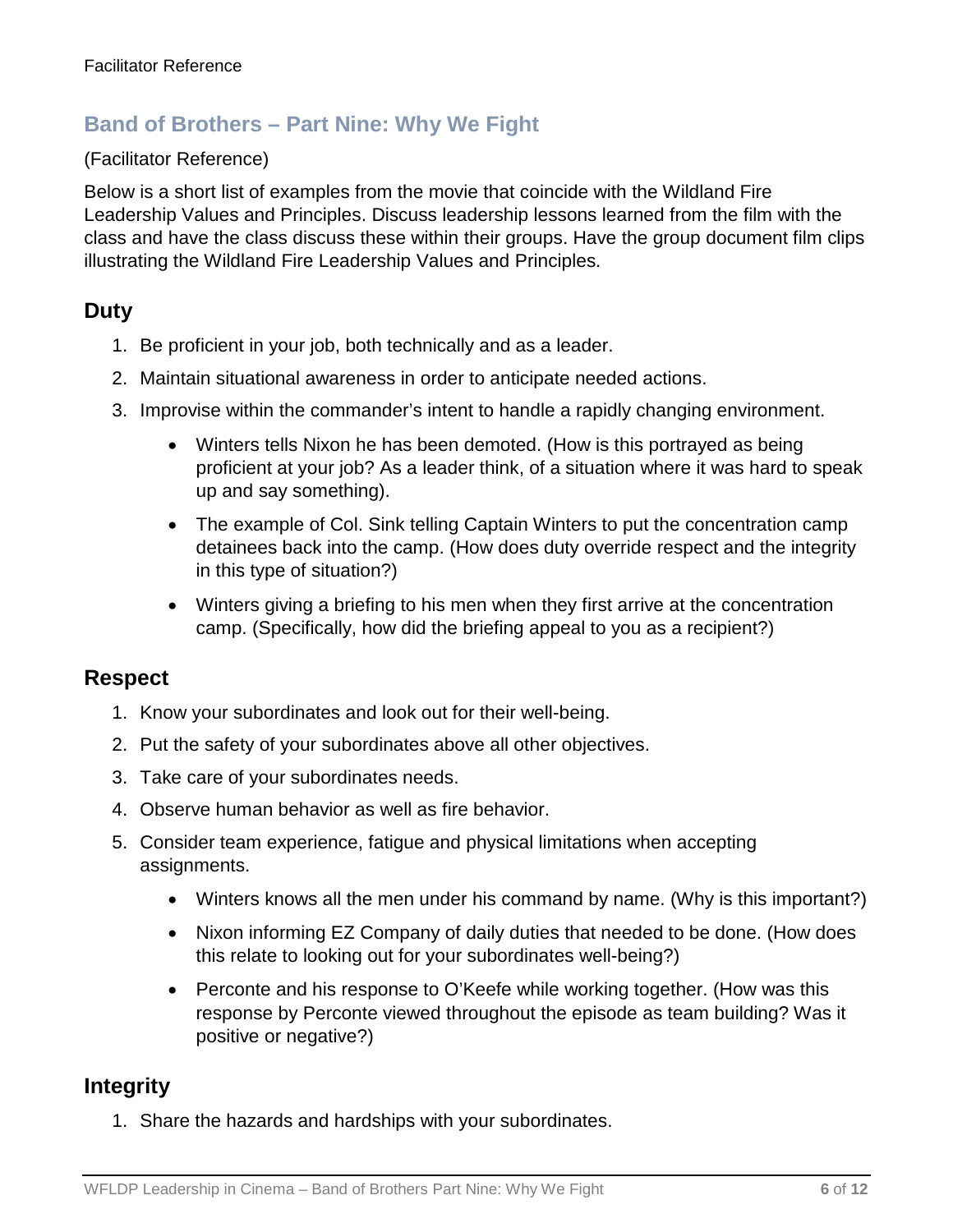- 2. Actively listen to feedback from subordinates.
- 3. Set the example.
- 4. Don't show discouragement when facing setbacks.
- 5. Choose the difficult right over the easy wrong.
- 6. Credit subordinates for good performance.
	- Spiers knew his capabilities and those of his men. (By his actions, could you assume that he embodied the "know yourself" principle?)
	- When Nixon breaks into the home looking for alcohol, how do his actions throughout the episode change in regards to his actions? (Why was this response so important?)
	- Winters shares in the hardships of his subordinates. (What sorts of examples can you give of him sharing in the hardships of his subordinates?)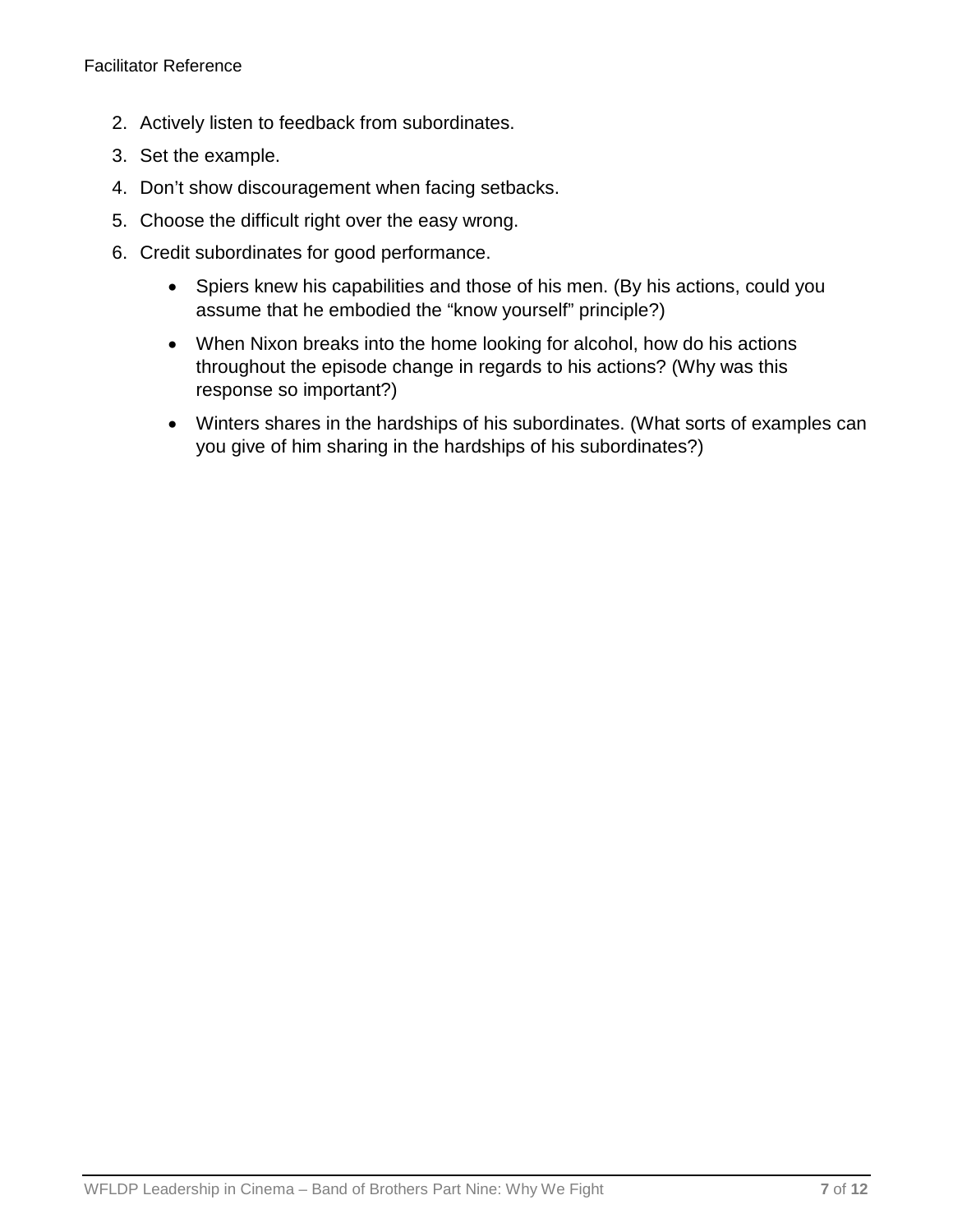### **Questions to Generate Further Discussion**

Excerpt from: "Leaders We Would Like to Meet" Interviews

- 1. What makes you want to follow someone?
- 2. What kind of leader do you think you are? What do you think others would say?
- 3. If you were to pick three of the most important character traits for an effective leader, what would those be?
- 4. Are leaders born or made?
- 5. Who are some of the individuals that had a significant influence on your life? Currently, who do you think is leadership role model and why?
- 6. If you are not currently in fire, how do you think this movie could be applied to your job?
- 7. What are some of the toughest decisions or dilemmas you have faced? What helped to guide you through those situations?
- 8. Why do you think people follow you?
- 9. How do some of the events in Band of Brothers Part Nine apply specifically to your job? To your personal life?
- 10.Which character in Band of Brothers Part Nine do you think is most like you?
- 11.How do you go about initiating a new idea in order to put it into practice?
	- Regarding leadership, what quotes come to mind? "Before honor comes humility." Proverbs
	- "Lead me, follow me, or get out of my way." General George Patton
	- "Leadership is not only doing the right thing, but it is doing the right thing at the right time." Life Application Bible
	- "Leaders are not born, they are made. They are made by hard effort, which is a price all of us must pay to achieve any goal that is worthwhile." Vince Lombardi
	- "Only one man in a thousand is a leader of men, the other 999 follow women." Groucho Marx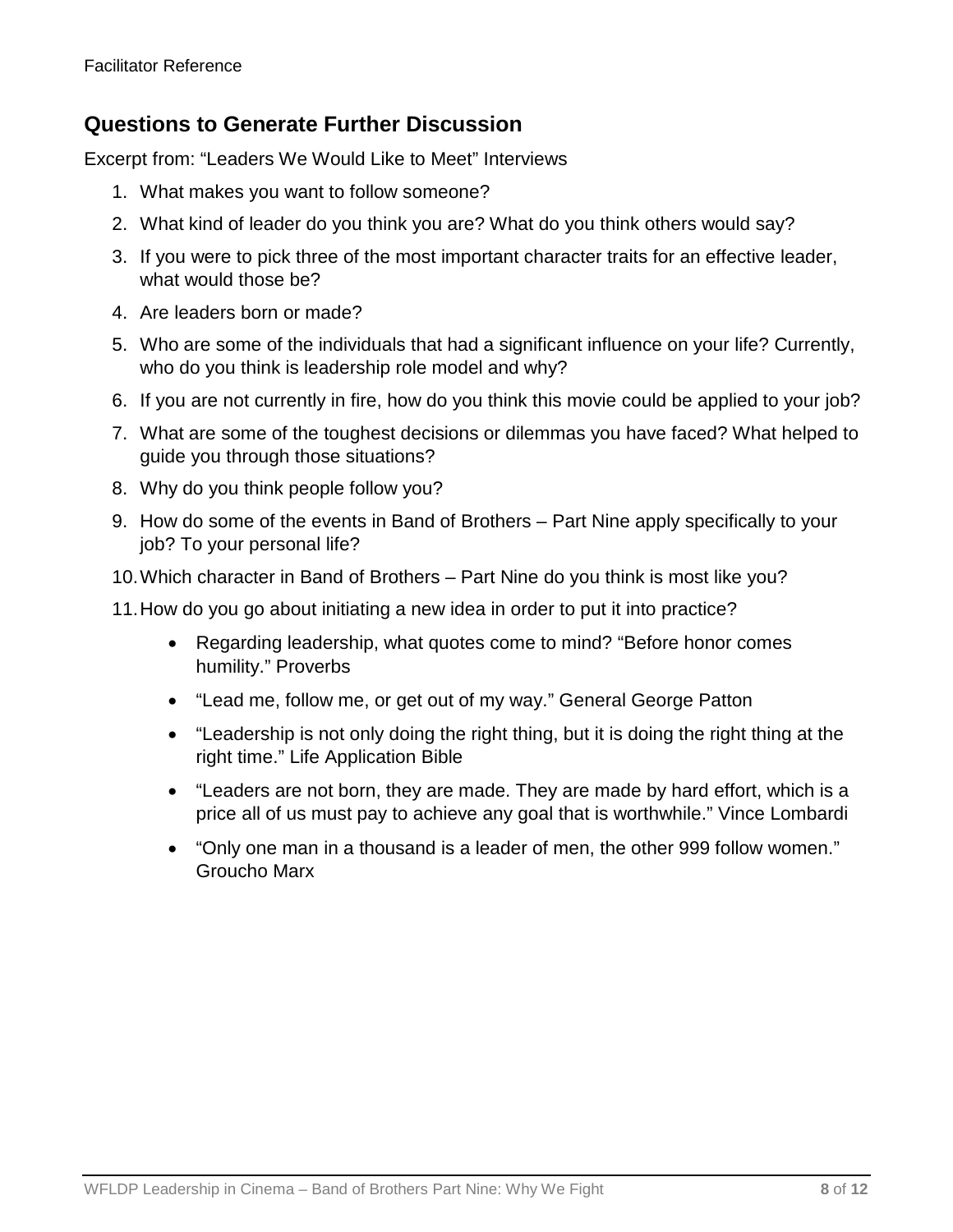### **Band of Brothers – Part Nine: Why We Fight**

Document film clips illustrating the Wildland Fire Leadership Values and Principles and discuss leadership lessons learned from the film with the class.

Document film clips illustrating the Wildland Fire Leadership Values and Principles and discuss leadership lessons learned from the film with the class.

### **Duty**

- 1. Be proficient in your job, both technically and as a leader.
- 2. Make sound and timely decisions.
- 3. Ensure that tasks are understood, supervised and accomplished.
- 4. Develop your subordinates for the future.

#### **Respect**

- 1. Know your subordinates and look out for their well-being.
- 2. Keep your subordinates informed.
- 3. Build the team.
- 4. Employ your subordinates in accordance with their capabilities.

### **Integrity**

- 1. Know yourself and seek improvement.
- 2. Seek responsibility and accept responsibility for your actions.
- 3. Set the example.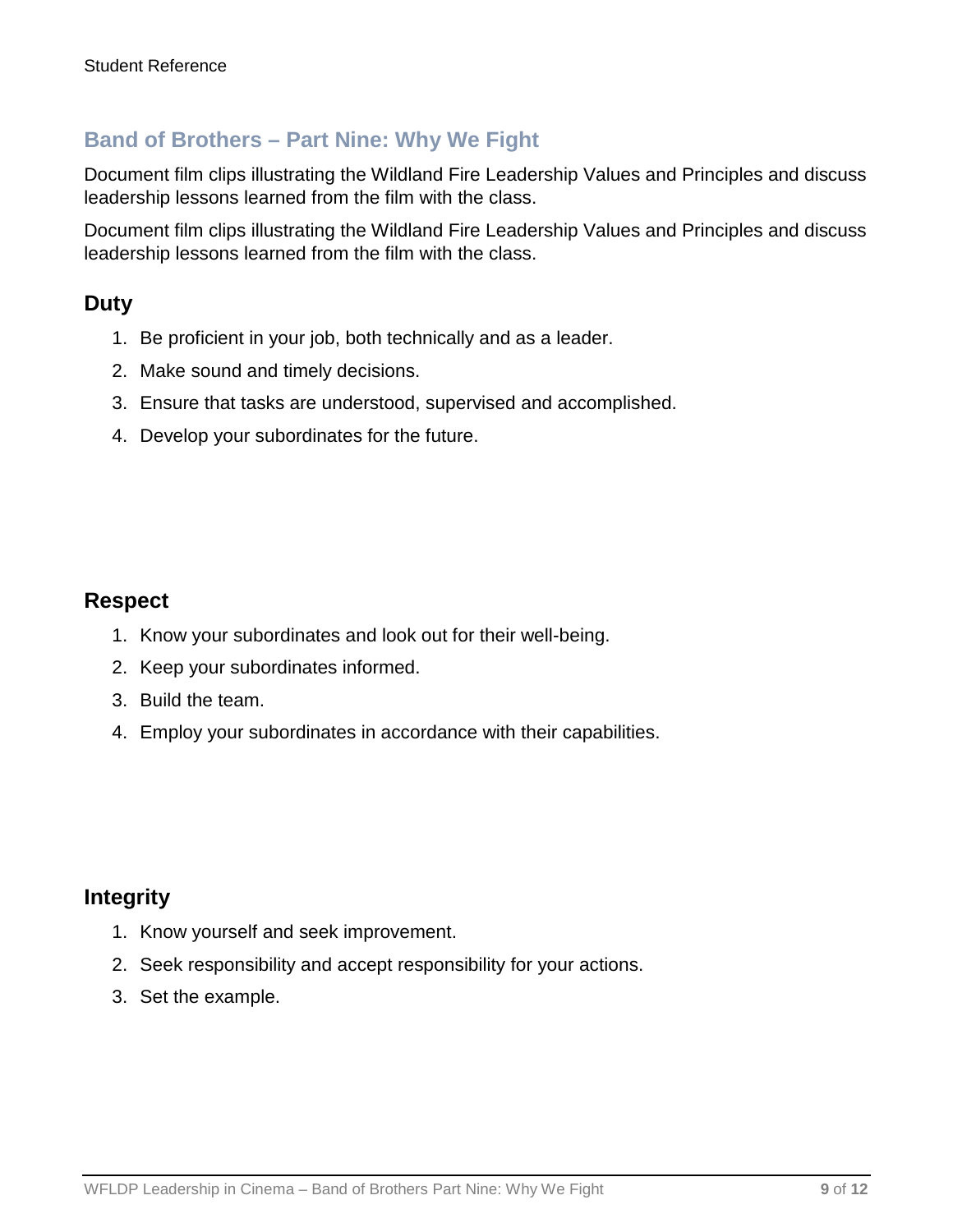#### Be proficient in your job, both technically & as a leader.

#### - Take charge when in charge.

- Adhere to professional standard operating procedures.
- Develop a plan to accomplish given objectives.

#### Make sound & timely decisions.

- Maintain situation awareness in order to anticipate needed actions.
- Develop contingencies & consider consequences.
- Improvise within the commander's intent to handle a rapidly changing environment.

#### Ensure that tasks are understood, supervised, accomplished.

- Issue clear instructions.
- Observe & assess actions in progress without micro-managing.
- Use positive feedback to modify duties, tasks & assignments when appropriate.

#### Develop your subordinates for the future.

- Clearly state expectations.
- Delegate tasks that you are not required to do personally.
- Consider individual skill levels & developmental needs when assigning tasks.

#### Know your subordinates and look out for their well-being.

- Put the safety of your subordinates above all other objectives.
- Take care of your subordinate's needs.
- Resolve conflicts between individuals on the team.

#### Keep your subordinates informed.

- Provide accurate & timely briefings.
- Give the reason (intent) for assignments & tasks.
- Make yourself available to answer questions at appropriate times.

#### Build the team.

- Conduct frequent debriefings with the team to identify lessons learned.
- Recognize accomplishments & reward them appropriately.
	- Apply disciplinary measures equally.

#### Employ your subordinates in accordance with their capabilities.

- Observe human behavior as well as fire behavior.
- Provide early warning to subordinates of tasks they will be responsible for.

- Consider team experience, fatigue & physical limitations when accepting assignments.

#### Know yourself and seek improvement.

- Know the strengths/weaknesses in your character & skill level.
- Ask questions of peers & supervisors.
- Actively listen to feedback from subordinates.

#### Seek responsibility and accept responsibility for your actions.

- Accept full responsibility for & correct poor team performance.
- Credit subordinates for good performance.
- Keep your superiors informed of your actions.

#### Set the example.

4.

- Share the hazards & hardships with your subordinates.
- Don't show discouragement when facing setbacks.
- Choose the difficult right over the easy wrong.



VILEGRATI

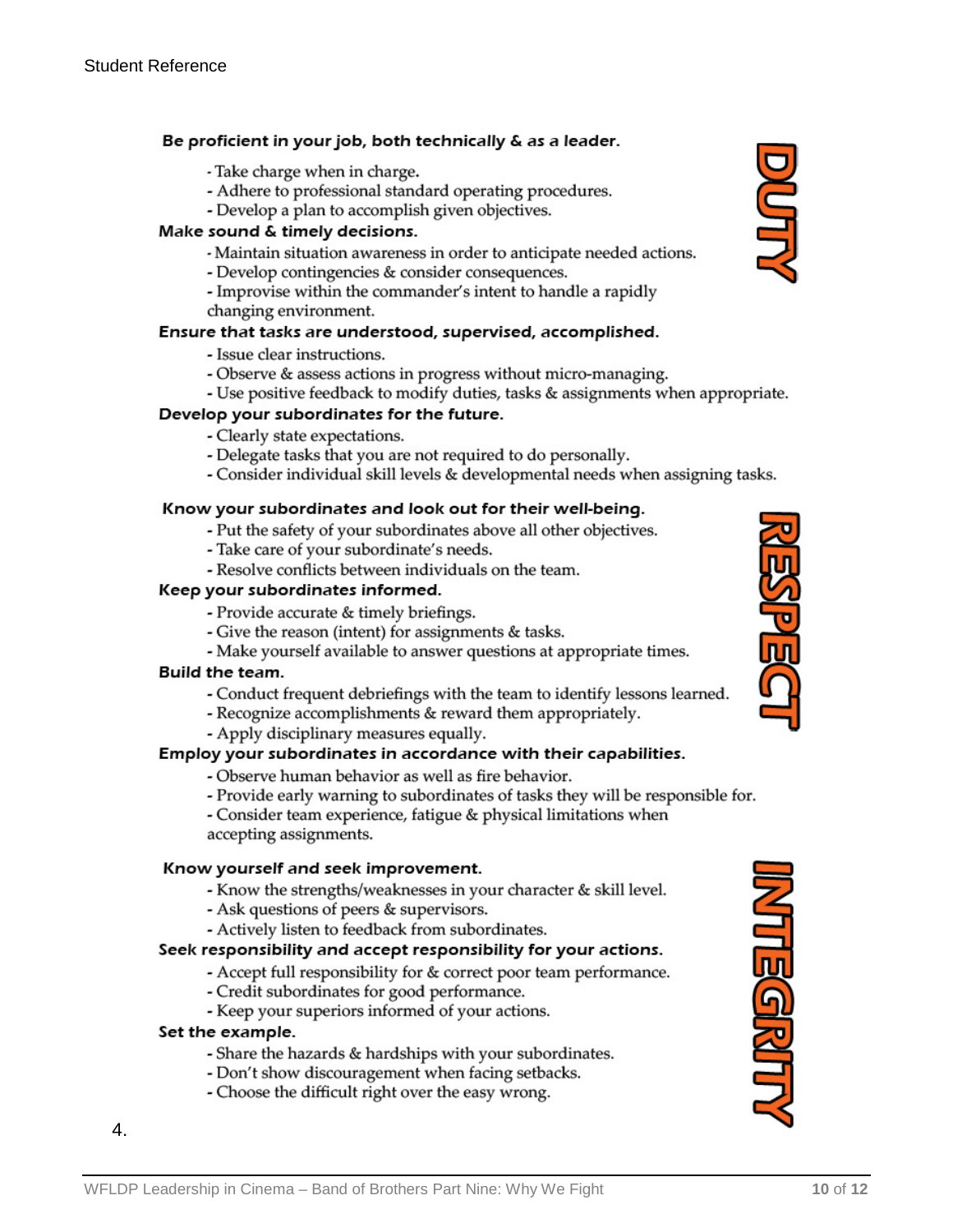

# **Leadership Self Development Plan**

For Wildland Firefighters...a Lifetime of Learning

**Next level of leadership:**

**Directed reading (Professional Reading Program) and other self-study:**

**Training (Next wildland fire L- and S-courses):**

**Details (Temporary assignments with new or increased responsibility):**

**Mentor (Identifying and asking a role model to provide guidance):**

**Outside Activities (Associations, volunteer programs, higher education, etc.)**

| Employee:   | Date: |  |
|-------------|-------|--|
|             |       |  |
|             |       |  |
| Supervisor: | Date: |  |